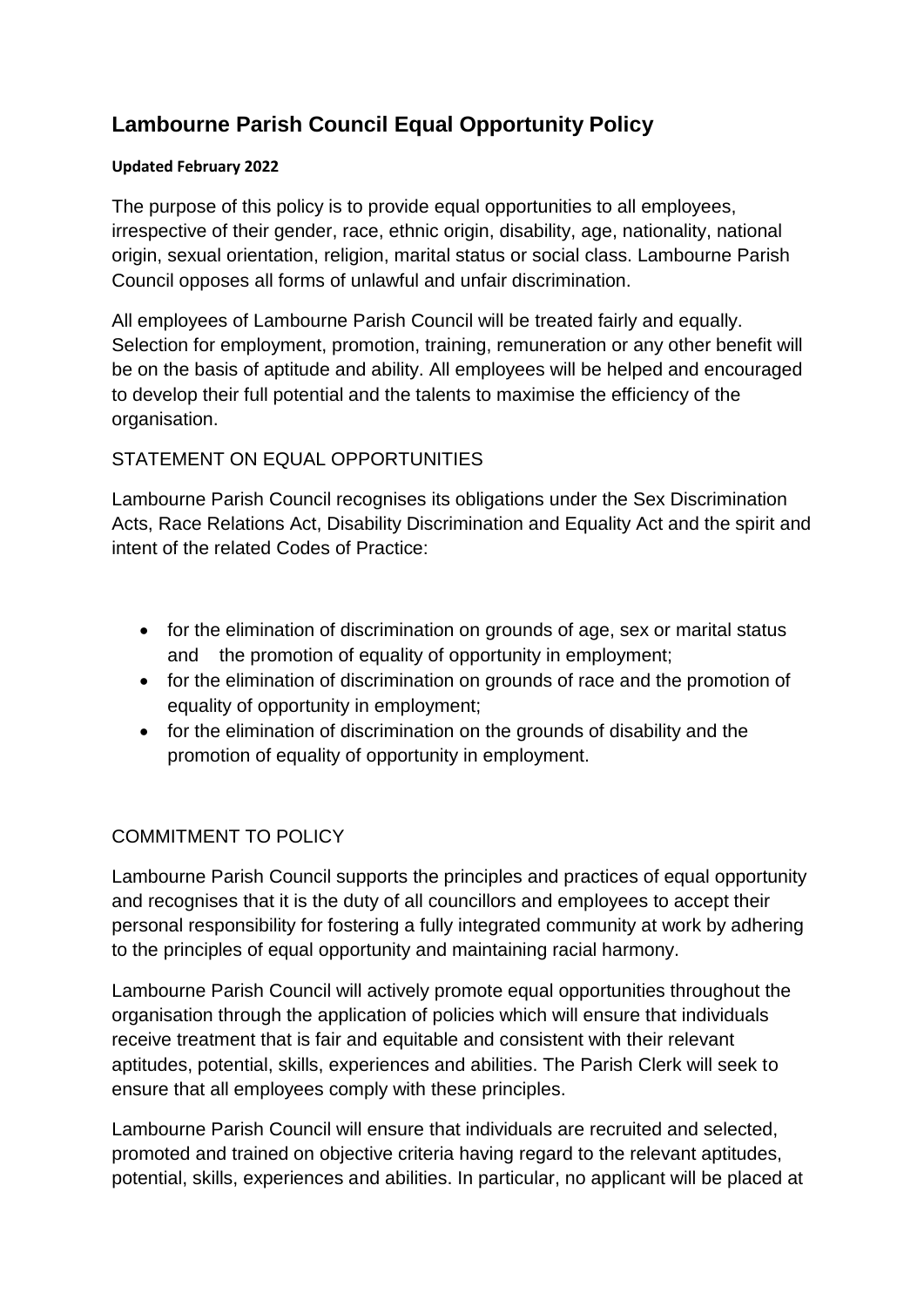a disadvantage by requirements or conditions which are not necessary to the performance of the job or which constitute indirect unfair discrimination.

Reasonable adjustments will be taken where a disabled person is put in a detrimental position and such reasonable adjustments remove the detriment.

Lambourne Parish Council recognises the problems that sexual or racial harassment may cause at work and is committed to ensure that such unacceptable behaviour does not take place. Sexual harassment includes (but is not limited to) unwanted physical contact, suggestive remarks or behaviour, compromising invitations, demands for sexual favours and similar unwanted behaviour. Racial harassment is similarly unwanted treatment but is concerned with derogatory treatment and language on racial grounds. All forms of harassment are abhorrent and will not be tolerated by the Parish Council. Sexual and racial harassment are regarded as unlawful discrimination and additionally may also be subject to criminal proceedings. All such cases will be dealt with under the appropriate Grievance and Disciplinary Procedure.

Lambourne Parish Council recognises that the detriment a disabled person endures as a consequence of their disability can, in many instances, be removed by the adoption of reasonable adjustments. The Council is committed to ensure that such adjustments will be effected where reasonably practicable and where the detriment is substantial.

## **TRAINING AND ADVERTISING**

Lambourne Parish Council will train, develop and promote on the basis of merit and ability only. When vacancies are advertised the Parish Council will continue to ensure that such advertising, both in placement and content, is compatible with the terms of this Policy. In practical terms this means that the wording of advertisements will be carefully scrutinised to ensure that any hidden discrimination is avoided or that sexually, racially or disability loaded wording is avoided.

Every effort will be made to ensure that the advertisements are placed on parish notice boards and on the website so that as wide a readership as possible has access to the vacancies.

## **COMMUNICATION**

The principles in this Policy will be brought to the attention of all councillors and staff.

All councillors and employees are encouraged to bring to the attention of the Parish Clerk any act of discrimination they observe.

Councillors and employees who are newly disabled are encouraged to bring this to the attention of the clerk to enable a review of their treatment to be made. This review will include an assessment of physical features and arrangements to ensure